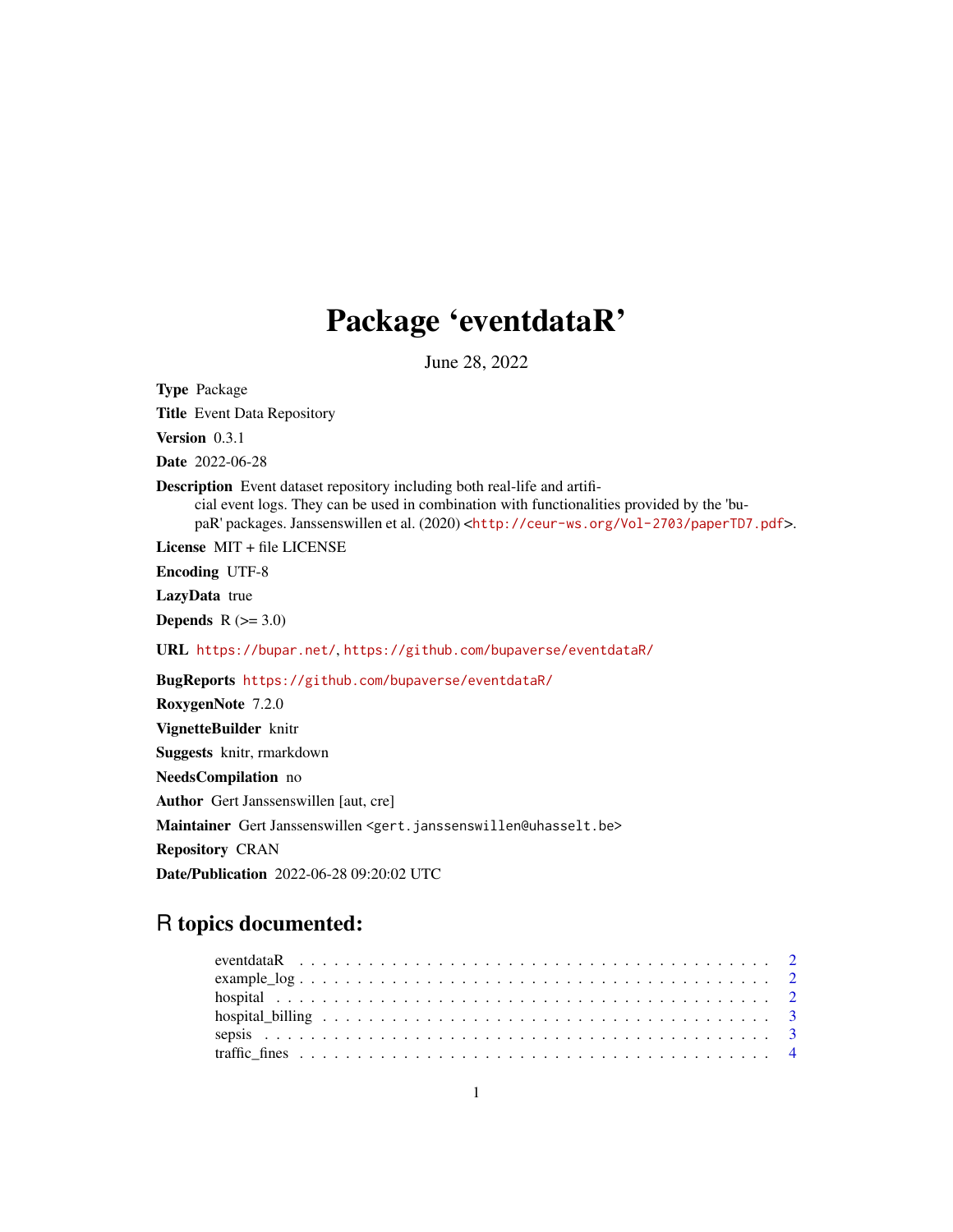#### <span id="page-1-0"></span>2 hospital and the contract of the contract of the contract of the contract of the contract of the contract of the contract of the contract of the contract of the contract of the contract of the contract of the contract of

#### **Index** [5](#page-4-0). The second state of the second state of the second state of the second state of the second state of the second state of the second state of the second state of the second state of the second state of the second

#### Description

Several example event logs for the analysis of business processes

| example_log | Patients eventlog |  |
|-------------|-------------------|--|
|-------------|-------------------|--|

#### Description

Artifical eventlog about patients Artifical activitylog about patients - equivalent to patients

#### Usage

patients

patients\_act

#### Format

Eventlog containing 500 patient cases Activitylog containing 500 patient cases

hospital *Hospital log*

#### Description

Real life log of a Dutch academic hospital, originally intended for use in the first Business Process Intelligence Contest (BPIC 2011)

#### Usage

hospital

#### Format

Eventlog containing 1143 cases

#### Source

<https://data.4tu.nl/repository/uuid:d9769f3d-0ab0-4fb8-803b-0d1120ffcf54>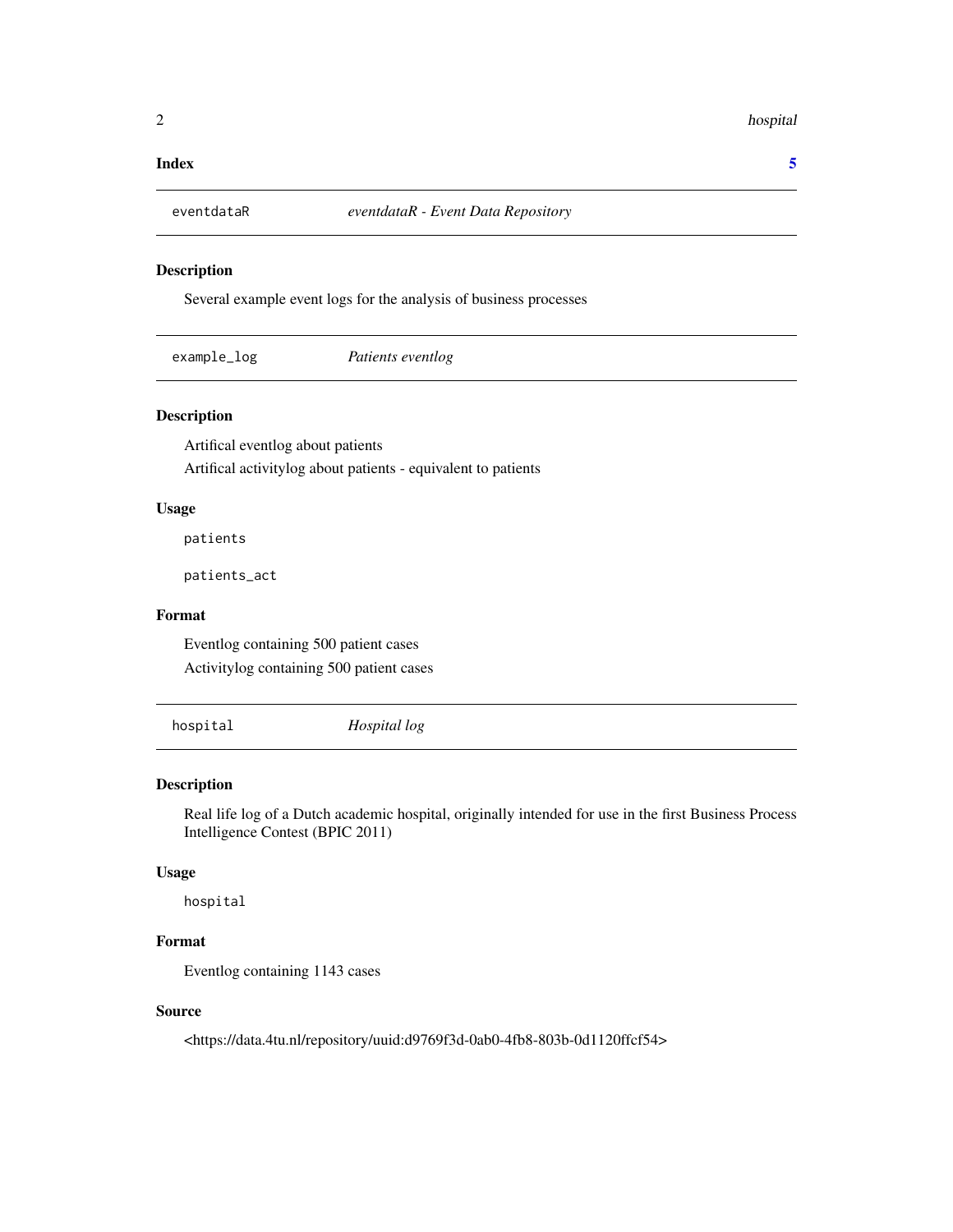<span id="page-2-0"></span>hospital\_billing *Hospital billing log*

#### Description

The 'Hospital Billing' event log was obtained from the financial modules of the ERP system of a regional hospital. The event log contains events that are related to the billing of medical services that have been provided by the hospital. Each trace of the event log records the activities executed to bill a package of medical services that were bundled together. The event log does not contain information about the actual medical services provided by the hospital. The 100,000 traces in the event log are a random sample of process instances that were recorded over three years. Several attributes such as the 'state' of the process, the 'caseType', the underlying 'diagnosis' etc. are included in the event log. Events and attribute values have been anonymized. The time stamps of events have been randomized for this purpose, but the time between events within a trace has not been altered. More information about the event log can be found in the related publications.

#### Usage

hospital\_billing

#### Format

Eventlog containing 100000 cases

#### Source

<https://data.4tu.nl/repository/uuid:76c46b83-c930-4798-a1c9-4be94dfeb741>

#### References

Mannhardt F., de Leoni M., Reijers H.A., van der Aalst W.M.P. (2017) Data-Driven Process Discovery - Revealing Conditional Infrequent Behavior from Event Logs. In: Dubois E., Pohl K. (eds) Advanced Information Systems Engineering. CAiSE 2017. Lecture Notes in Computer Science, vol 10253. Springer, Cham

sepsis *Sepsis Cases - Event Log*

#### Description

This real-life event log contains events of sepsis cases from a hospital. Sepsis is a life threatening condition typically caused by an infection. One case represents the pathway through the hospital. The events were recorded by the ERP (Enterprise Resource Planning) system of the hospital. There are about 1000 cases with in total 15,000 events that were recorded for 16 different activities. Moreover, 39 data attributes are recorded, e.g., the group responsible for the activity, the results of tests and information from checklists. Events and attribute values have been anonymized. The time stamps of events have been randomized, but the time between events within a trace has not been altered.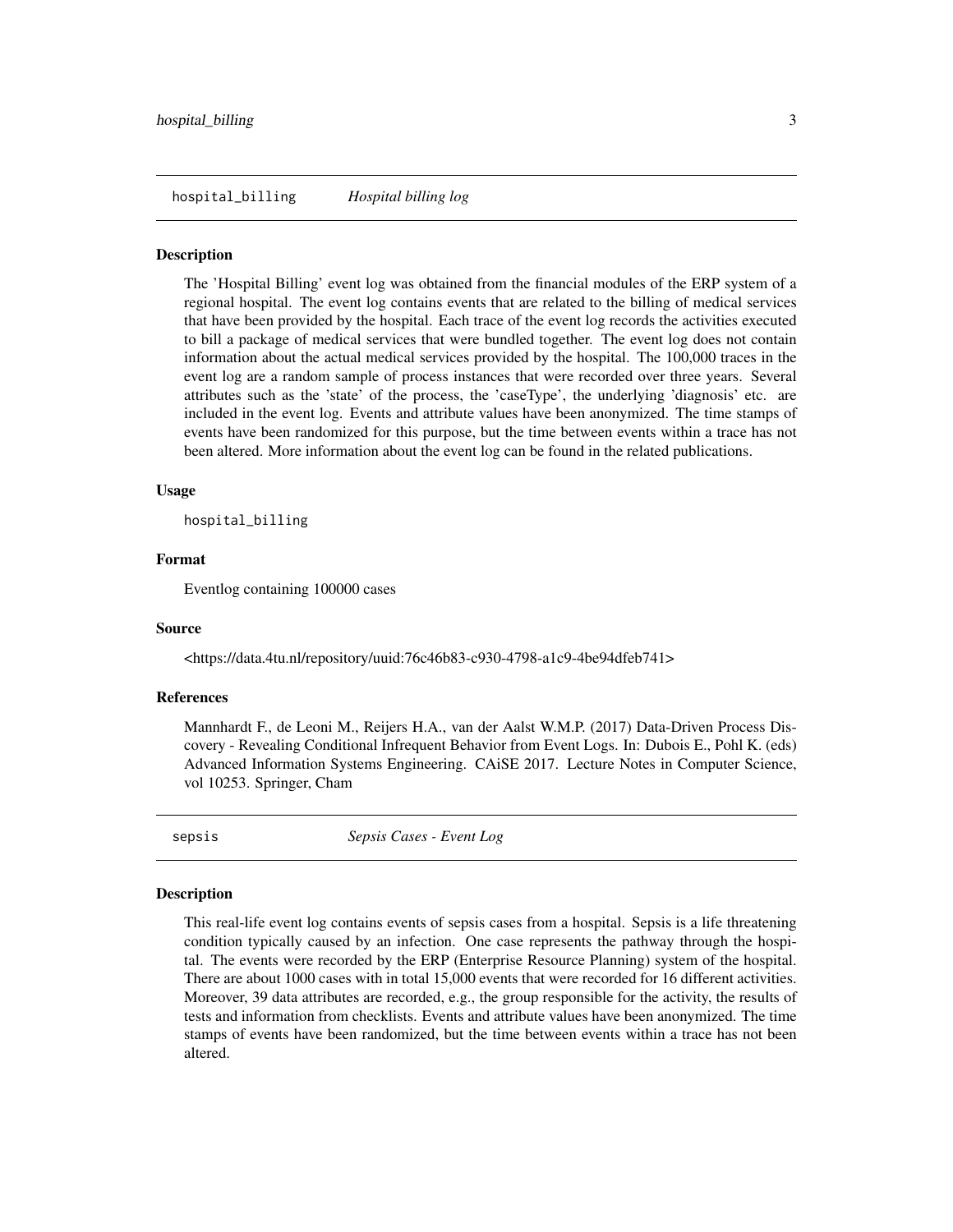#### Usage

sepsis

#### Format

Eventlog containing 1050 cases

#### Source

<http://data.4tu.nl/repository/uuid:915d2bfb-7e84-49ad-a286-dc35f063a460>

#### References

Analyzing the Trajectories of Patients with Sepsis using Process Mining (Felix Mannhardt and Daan Blinde, CEUR Workshop Proceedings Vol-1859 RADAR+EMISA 2017)

traffic\_fines *Road Traffic Fina Management Process Log*

#### Description

TReal-life event log of an information system managing road traffic fines.

#### Usage

traffic\_fines

#### Format

Eventlog containing 150370 cases

#### Source

<https://data.4tu.nl/repository/uuid:270fd440-1057-4fb9-89a9-b699b47990f5>

#### References

Mannhardt, F., de Leoni, M., Reijers, H.A. et al. Computing (2016) 98: 407. https://doi.org/10.1007/s00607- 015-0441-1

<span id="page-3-0"></span>